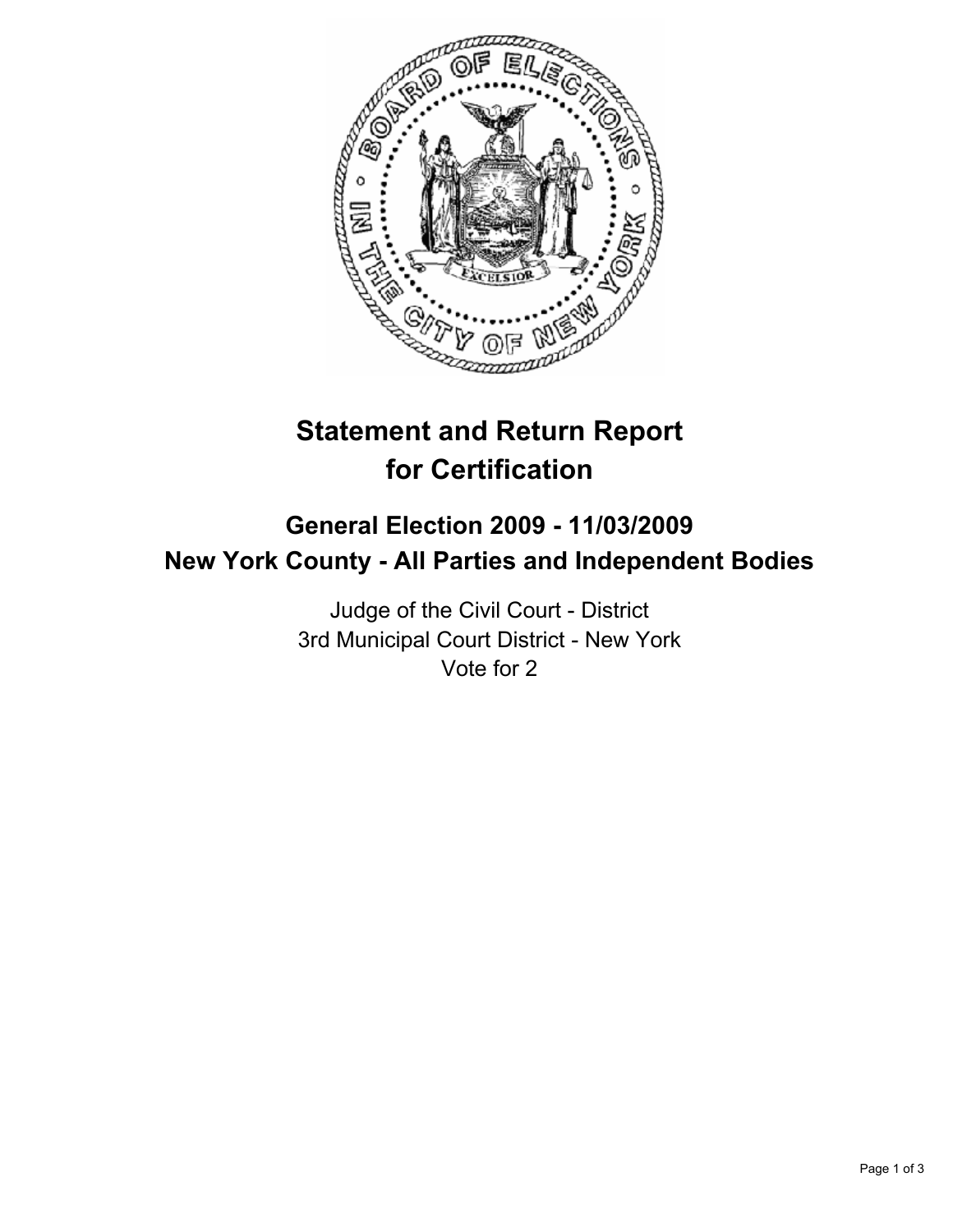

#### **Assembly District 66**

| PUBLIC COUNTER              | 619 |
|-----------------------------|-----|
| <b>EMERGENCY</b>            | 0   |
| ABSENTEE/MILITARY           |     |
| <b>AFFIDAVIT</b>            | 5   |
| <b>Total Ballots</b>        | 631 |
| CYNTHIA S KERN (DEMOCRATIC) | 420 |
| LYNN R KOTLER (DEMOCRATIC)  | 407 |
| <b>Total Votes</b>          | 827 |
| Unrecorded                  | 435 |

## **Assembly District 67**

| PUBLIC COUNTER              | 4,225 |
|-----------------------------|-------|
| <b>EMERGENCY</b>            | 3     |
| ABSENTEE/MILITARY           | 82    |
| <b>AFFIDAVIT</b>            | 95    |
| <b>Total Ballots</b>        | 4,405 |
| CYNTHIA S KERN (DEMOCRATIC) | 2,620 |
| LYNN R KOTLER (DEMOCRATIC)  | 2,402 |
| <b>Total Votes</b>          | 5,022 |
| Unrecorded                  | 3,788 |

## **Assembly District 75**

| PUBLIC COUNTER               | 15,644         |
|------------------------------|----------------|
| <b>EMERGENCY</b>             | 24             |
| ABSENTEE/MILITARY            | 323            |
| <b>AFFIDAVIT</b>             | 243            |
| <b>Total Ballots</b>         | 16,234         |
| CYNTHIA S KERN (DEMOCRATIC)  | 10,126         |
| LYNN R KOTLER (DEMOCRATIC)   | 9,741          |
| ANA LEWIS (WRITE-IN)         | 1              |
| BERNARD BLOCK (WRITE-IN)     | $\overline{2}$ |
| CHUCK ZLATKIN (WRITE-IN)     | 1              |
| DAVID MOHR (WRITE-IN)        | 1              |
| NONE OF THE ABOVE (WRITE-IN) | 1              |
| RUSTY WARD (WRITE-IN)        | 1              |
| YETTA KURLAND (WRITE-IN)     | 9              |
| <b>Total Votes</b>           | 19,883         |
| Unrecorded                   | 12,585         |